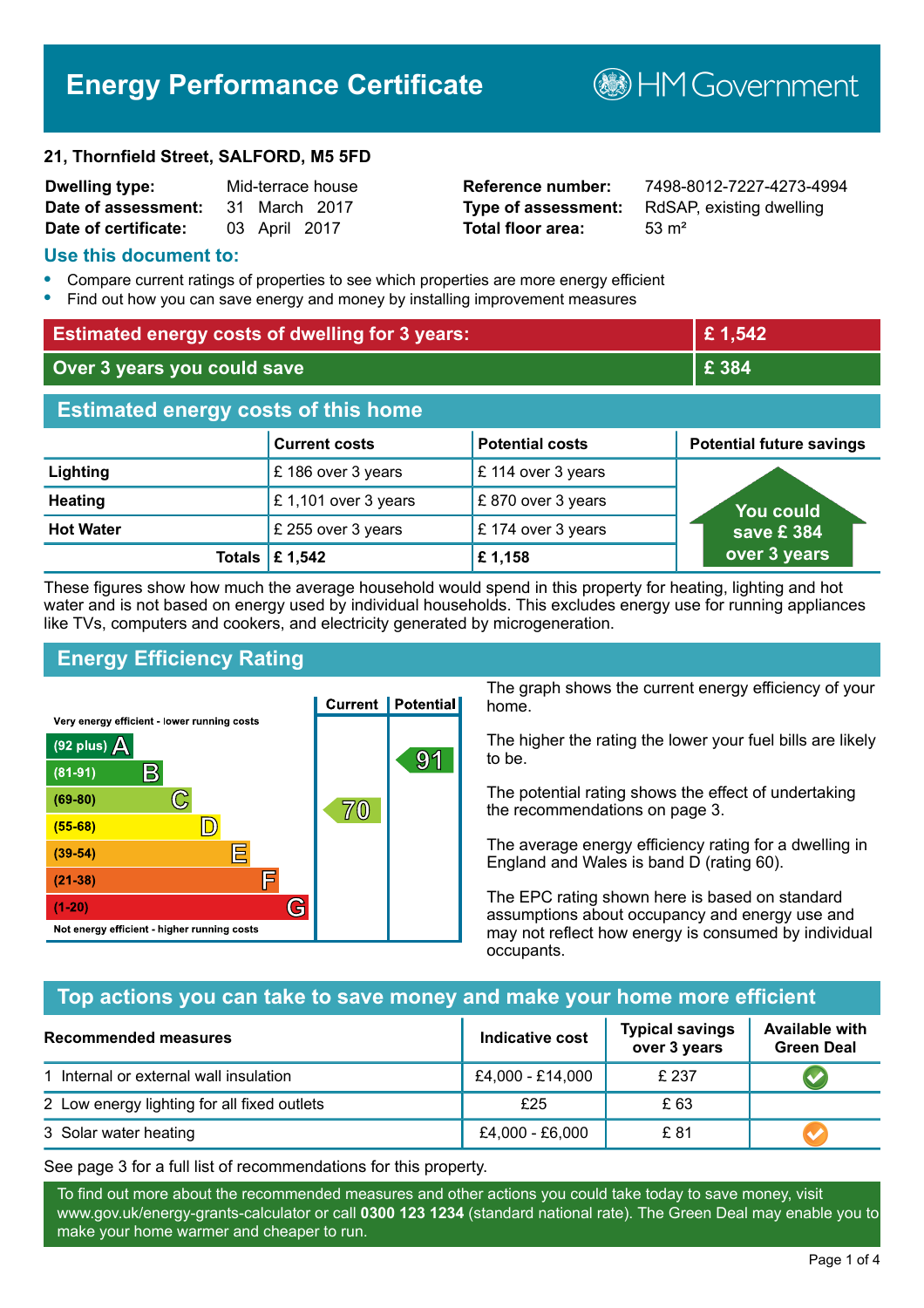#### 21, Thornfield Street, SALFORD, M5 5FD 03 April 2017 RRN: 7498-8012-7227-4273-4994

#### **Summary of this home's energy performance related features**

| <b>Element</b>        | <b>Description</b>                             | <b>Energy Efficiency</b> |
|-----------------------|------------------------------------------------|--------------------------|
| Walls                 | Solid brick, as built, no insulation (assumed) | *****                    |
| Roof                  | Pitched, 270 mm loft insulation                | ★★★★☆                    |
| Floor                 | Suspended, no insulation (assumed)             |                          |
| Windows               | Fully double glazed                            | ★★★☆☆                    |
| Main heating          | Boiler and radiators, mains gas                | ★★★★☆                    |
| Main heating controls | Programmer, room thermostat and trvs           | ★★★★☆                    |
| Secondary heating     | None                                           |                          |
| Hot water             | From main system                               | ★★★★☆                    |
| Lighting              | Low energy lighting in 38% of fixed outlets    | ★★★☆☆                    |

Current primary energy use per square metre of floor area: 215 kWh/m² per year

The assessment does not take into consideration the physical condition of any element. 'Assumed' means that the insulation could not be inspected and an assumption has been made in the methodology based on age and type of construction.

#### **Low and zero carbon energy sources**

Low and zero carbon energy sources are sources of energy that release either very little or no carbon dioxide into the atmosphere when they are used. Installing these sources may help reduce energy bills as well as cutting carbon. There are none provided for this home.

# **Your home's heat demand**

For most homes, the vast majority of energy costs derive from heating the home. Where applicable, this table shows the energy that could be saved in this property by insulating the loft and walls, based on typical energy use (shown within brackets as it is a reduction in energy use).

| <b>Heat demand</b>           | <b>Existing dwelling</b> | Impact of loft<br>insulation | Impact of cavity<br>wall insulation | Impact of solid<br>wall insulation |
|------------------------------|--------------------------|------------------------------|-------------------------------------|------------------------------------|
| Space heating (kWh per year) | 5.411                    | N/A                          | N/A                                 | (1.714)                            |
| Water heating (kWh per year) | .806                     |                              |                                     |                                    |

You could receive Renewable Heat Incentive (RHI) payments and help reduce carbon emissions by replacing your existing heating system with one that generates renewable heat, subject to meeting minimum energy efficiency requirements. The estimated energy required for space and water heating will form the basis of the payments. For more information, search for the domestic RHI on the www.gov.uk website.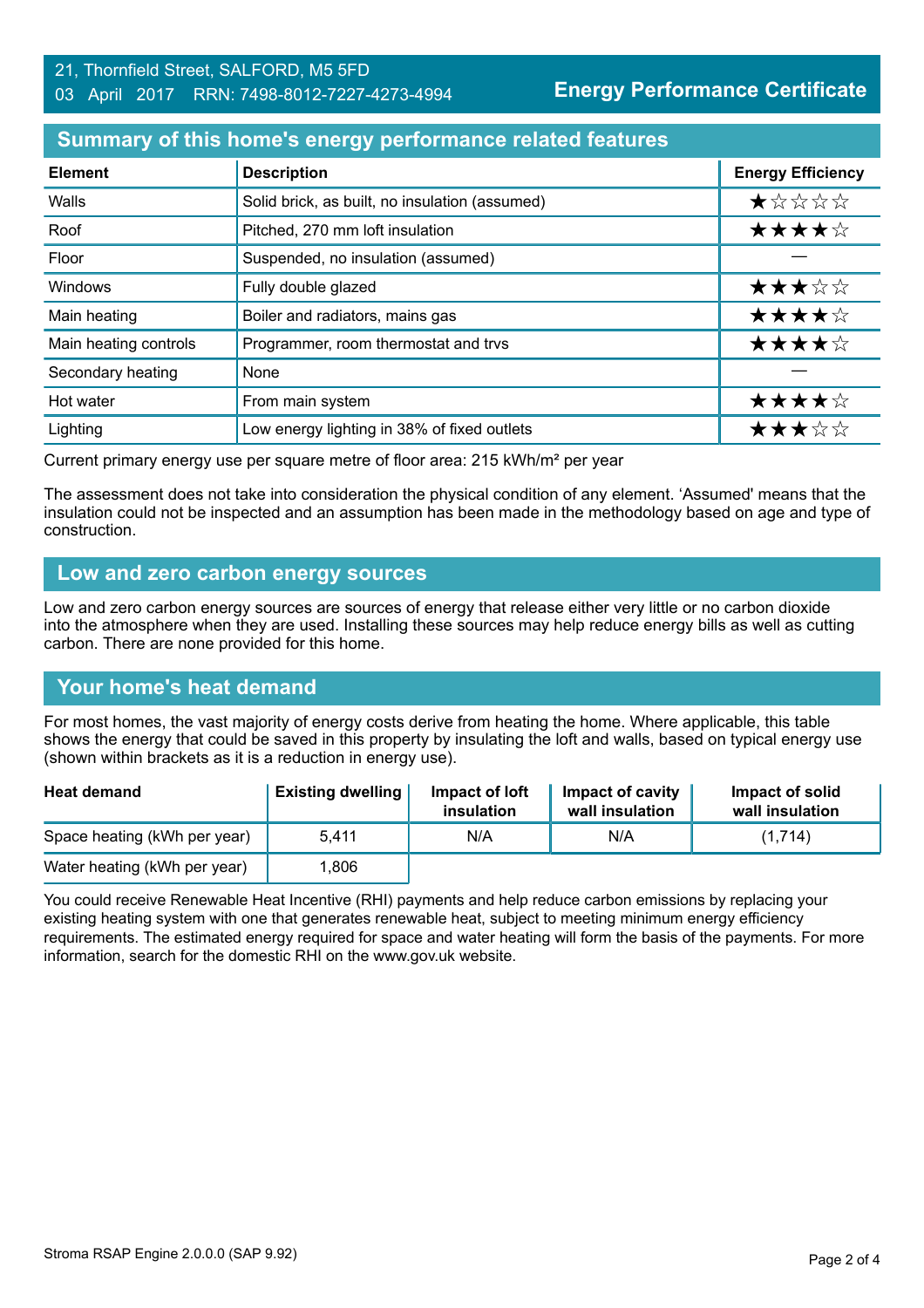#### 21, Thornfield Street, SALFORD, M5 5FD 03 April 2017 RRN: 7498-8012-7227-4273-4994

### **Recommendations**

The measures below will improve the energy performance of your dwelling. The performance ratings after improvements listed below are cumulative; that is, they assume the improvements have been installed in the order that they appear in the table. Further information about the recommended measures and other simple actions you could take today to save money is available at www.gov.uk/energy-grants-calculator. Before installing measures, you should make sure you have secured the appropriate permissions, where necessary. Such permissions might include permission from your landlord (if you are a tenant) or approval under Building Regulations for certain types of work.

Measures with a green tick  $\bullet$  may be supported through the Green Deal finance. If you want to take up measures with an orange tick **th** through Green Deal finance, be aware you may need to contribute some payment up-front.

| <b>Recommended measures</b>               | <b>Indicative cost</b> | <b>Typical savings</b><br>per year | <b>Rating after</b><br><b>improvement</b> | <b>Green Deal</b><br>finance |
|-------------------------------------------|------------------------|------------------------------------|-------------------------------------------|------------------------------|
| Internal or external wall insulation      | £4,000 - £14,000       | £79                                | C75                                       |                              |
| Low energy lighting for all fixed outlets | £25                    | £ 21                               | C76                                       |                              |
| Solar water heating                       | £4,000 - £6,000        | £ 27                               | <b>C77</b>                                |                              |
| Solar photovoltaic panels, 2.5 kWp        | £5,000 - £8,000        | £ 252                              | <b>B91</b>                                |                              |

# **Opportunity to benefit from a Green Deal on this property**

Green Deal Finance allows you to pay for some of the cost of your improvements in instalments under a Green Deal Plan (note that this is a credit agreement, but with instalments being added to the electricity bill for the property). The availability of a Green Deal Plan will depend upon your financial circumstances. There is a limit to how much Green Deal Finance can be used, which is determined by how much energy the improvements are estimated to **save** for a 'typical household'.

You may be able to obtain support towards repairs or replacements of heating systems and/or basic insulation measures, if you are in receipt of qualifying benefits or tax credits. To learn more about this scheme and the rules about eligibility, call the Energy Saving Advice Service on **0300 123 1234** for England and Wales.